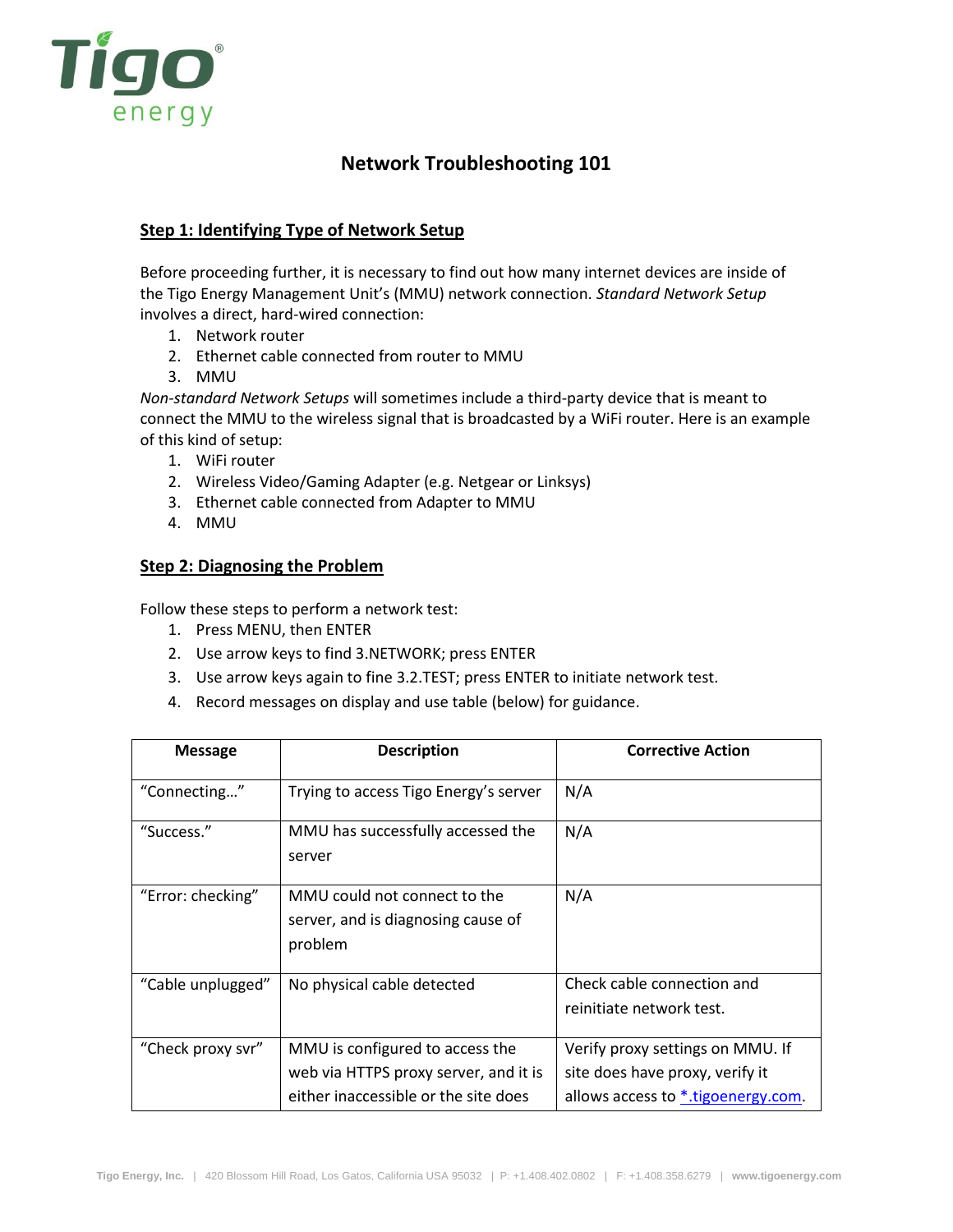

| TCTY               |                                       |                                   |
|--------------------|---------------------------------------|-----------------------------------|
|                    | not have a proxy server.              | Reinitiate network test.          |
| "No Default GW"    | Missing default gateway. Either       | Verify physical connection of     |
|                    | DHCP server is not replying (i.e. the | cabling at router. Verify         |
|                    | router), or static IP configuration   | configuration of router allows    |
|                    | entry is not present (only applies to | MMU to access network. Reinitiate |
|                    | networks requiring static IP setup)   | network test.                     |
| "Cannot ping GW"   | Default gateway did not respond to    | Verify physical connection of     |
|                    | ping. May not be a problem            | cabling at router. Reinitiate     |
|                    | depending on router configuration     | network test.                     |
| "Cannot ping DNS"  | Global public DNS server (8.8.8.8) is | Verify physical connection of     |
|                    | not responding. Indicates possible    | cabling from router to modem. If  |
|                    | inability to connect to internet. May | other devices in house are not    |
|                    | not be a problem depending on         | connected to internet, call your  |
|                    | router configuration                  | service provider for assistance.  |
|                    |                                       | May be a problem with modem or    |
|                    |                                       | router.                           |
| "Cannot ping Tigo" | Cannot exchange ICMP packets with     | Contact Tigo Energy's Technical   |
|                    | Tigo Data Center. May not be a        | Support team by phone at          |
|                    | problem depending on router           | +1.888.609.8446, or by email at   |
|                    | configuration.                        | support@tigoenergy.com.           |
|                    |                                       |                                   |

## **Step 3: Resolving Present Issues**

If your MMU only shows you the message "Error" or you are not sure how to perform some of the fixes described above, try the following steps to reconnect the MMU to the internet:

- 1. Verify that the Ethernet cable is good by unplugging the end that is in the MMU, and plug it into a laptop or desktop computer. Make sure that the wireless internet receiver is turned OFF on the computer to ensure that you are only connecting to the internet via the cable. Try browsing a website that you do not frequent often (e.g. news.google.com). If you are able to browse new websites, then this confirms that the Ethernet cable is viable.
- 2. Unplug the Ethernet cable from the MMU and wait 10 seconds before plugging it back in. Renew the IP address on the MMU by following these steps:
	- a. Press MENU, then ENTER
	- b. Use arrow keys to find 3.NETWORK, press ENTER
	- c. Use arrow keys to fine 3.6.RENEW, press ENTER
	- d. A new IP address should display if the request was successful.